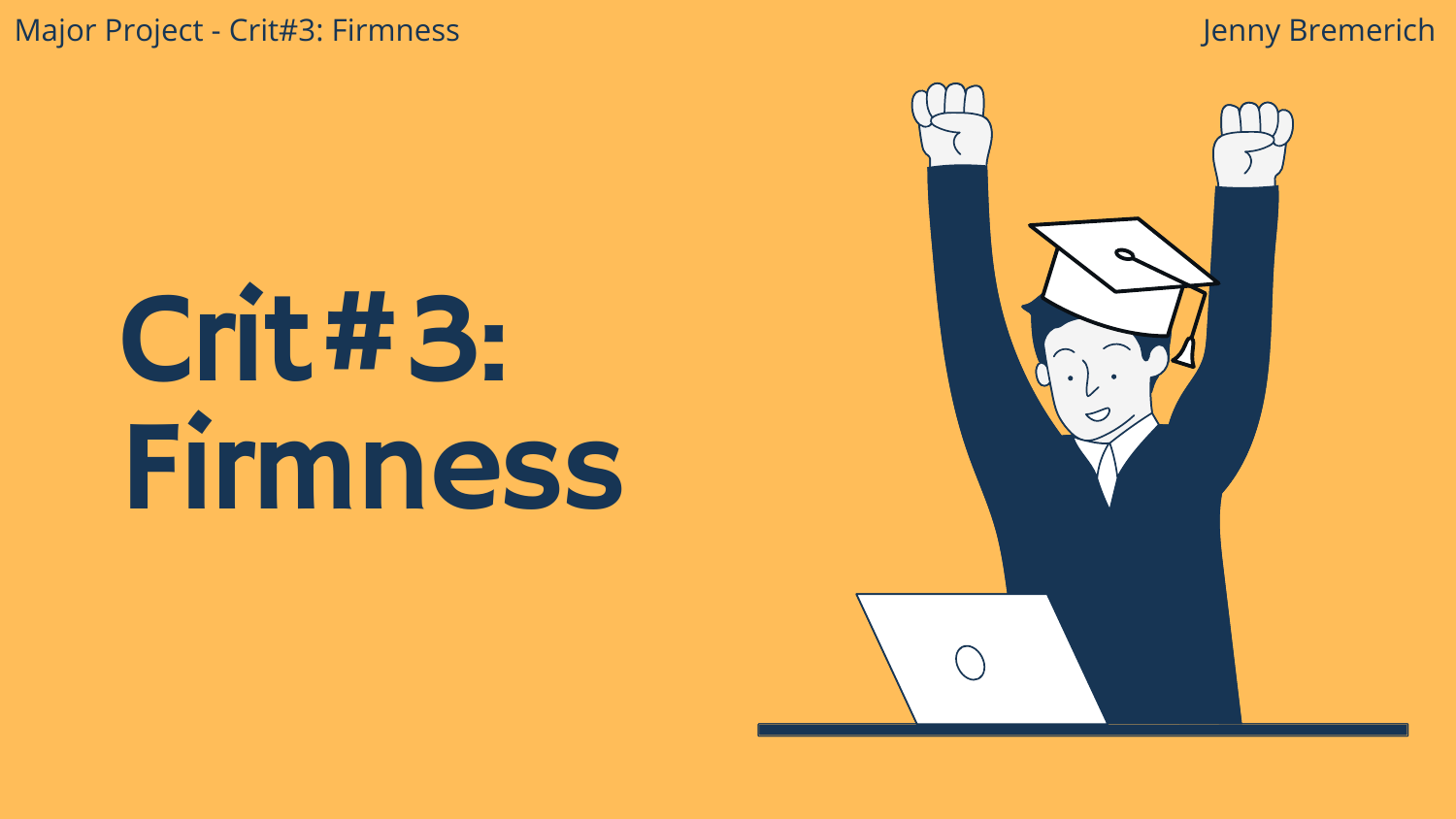

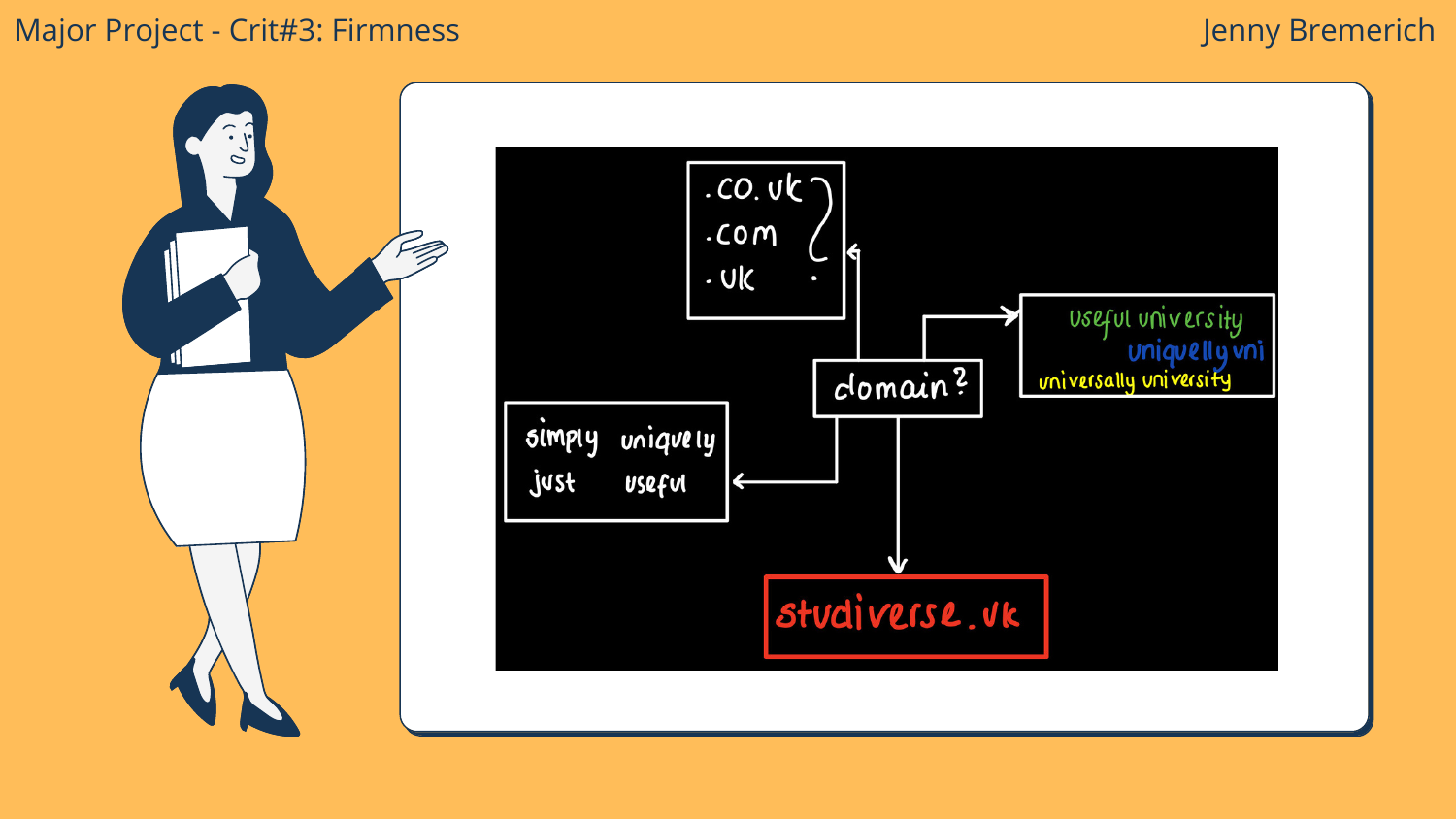## studiverse.uk

university / student / universe / study / diverse

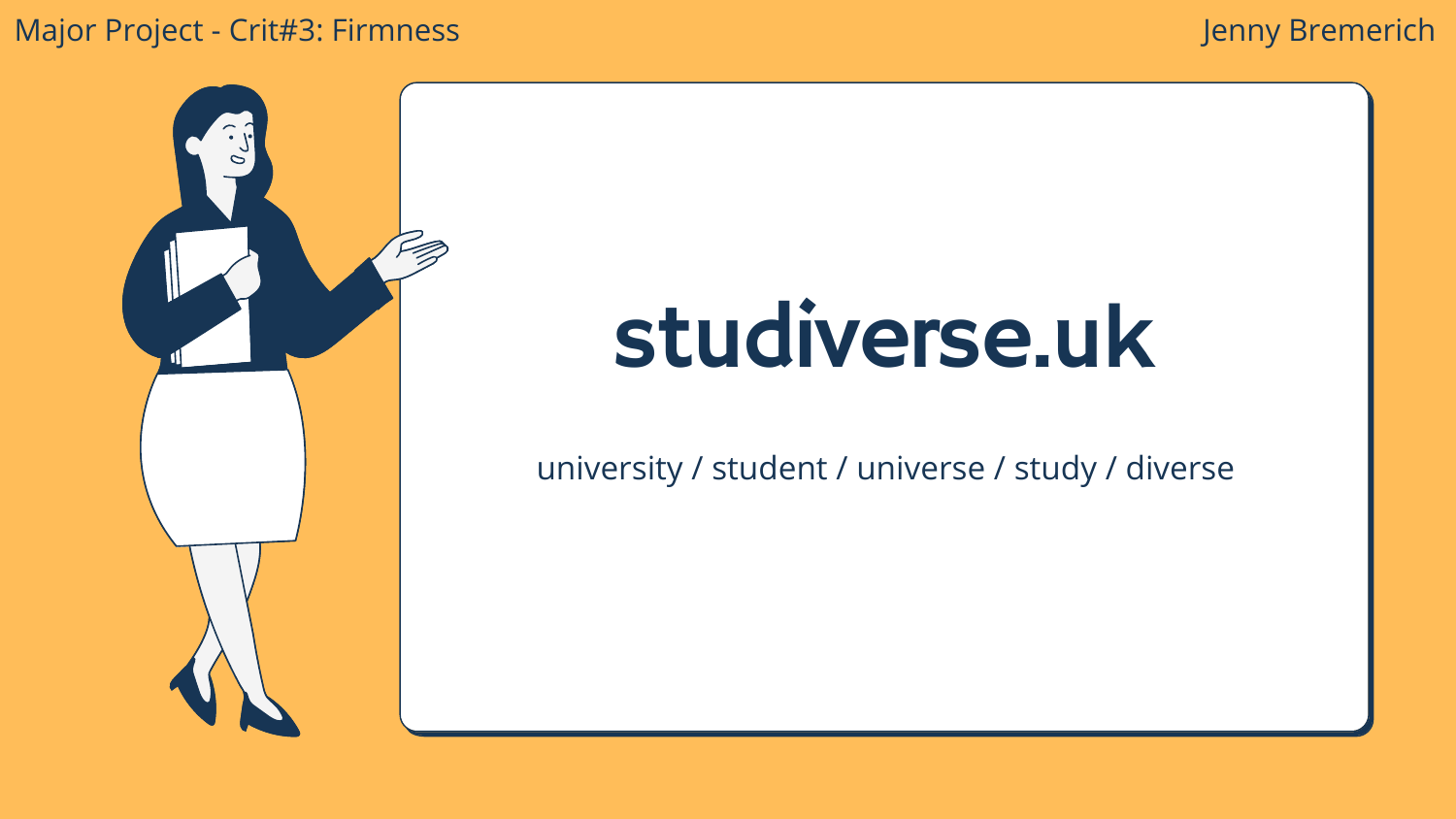

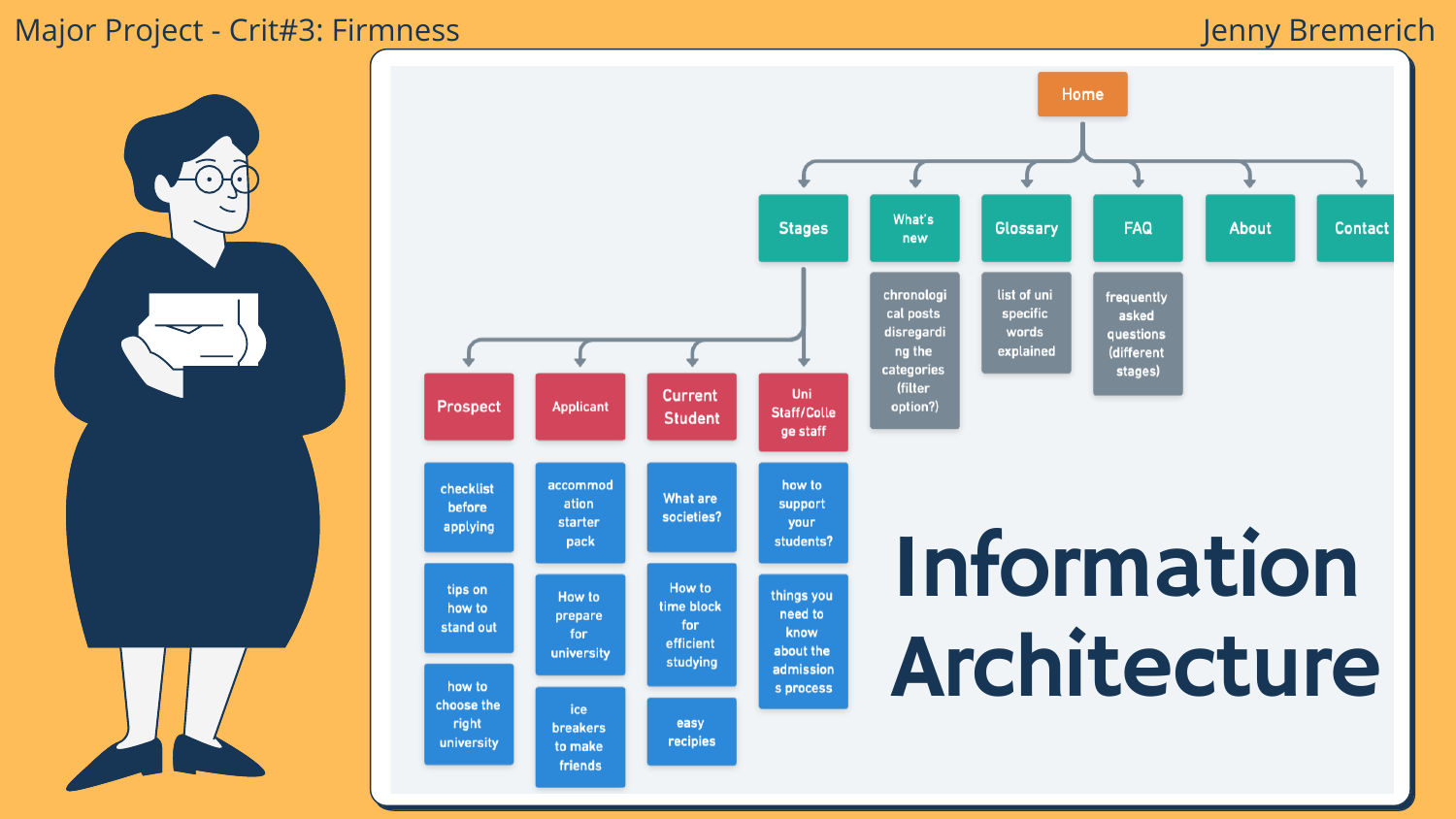

- frequent updates, adding more content over time
- use of social media for promotions, such as twitter and instagram due to large number of young people

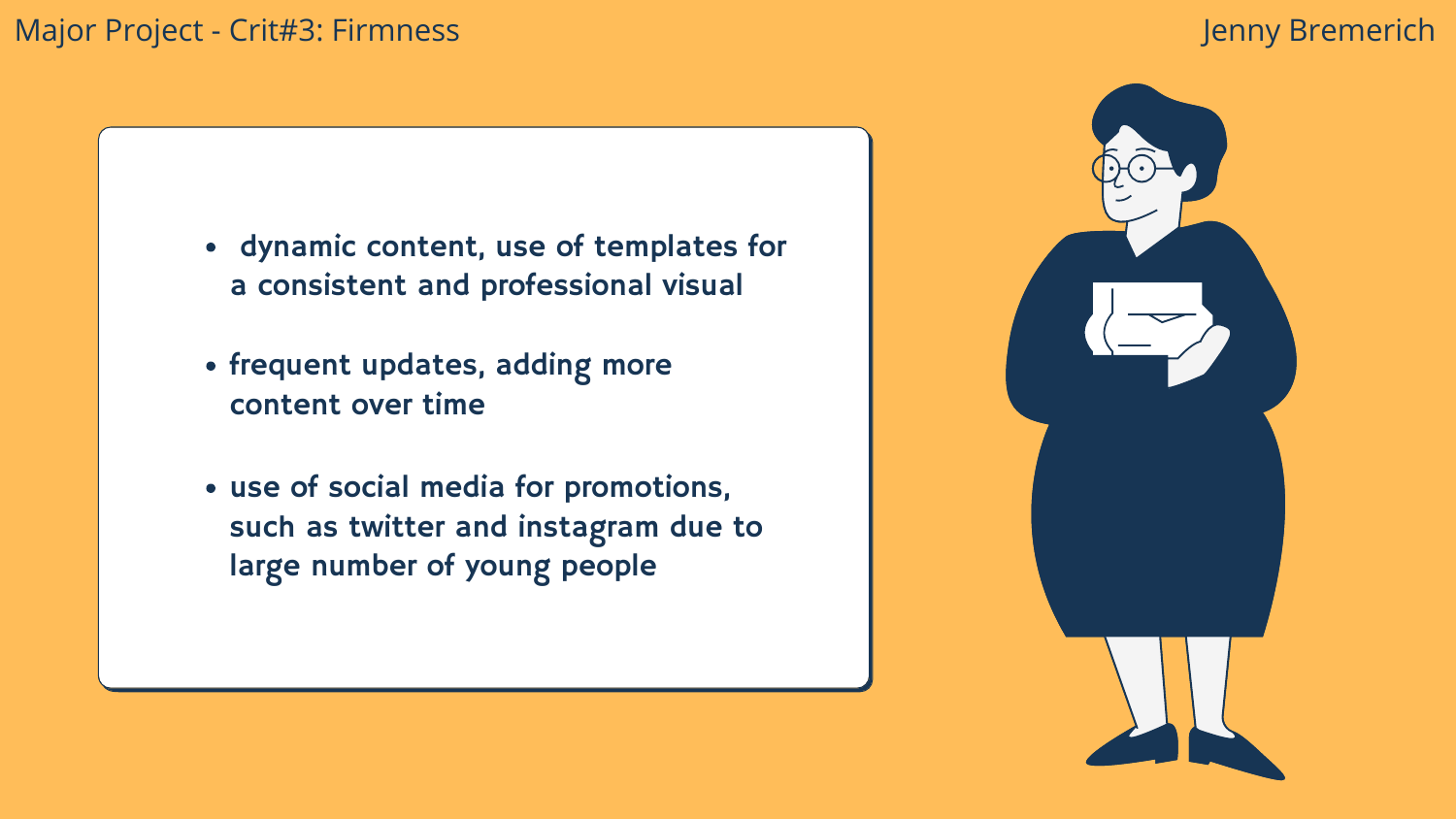## requirements & considerations

- to update content over time, deliver users the most up to date information managed by me
- cost effictive option as no revenue website

## content will be mostly created and

• responsive and inclusive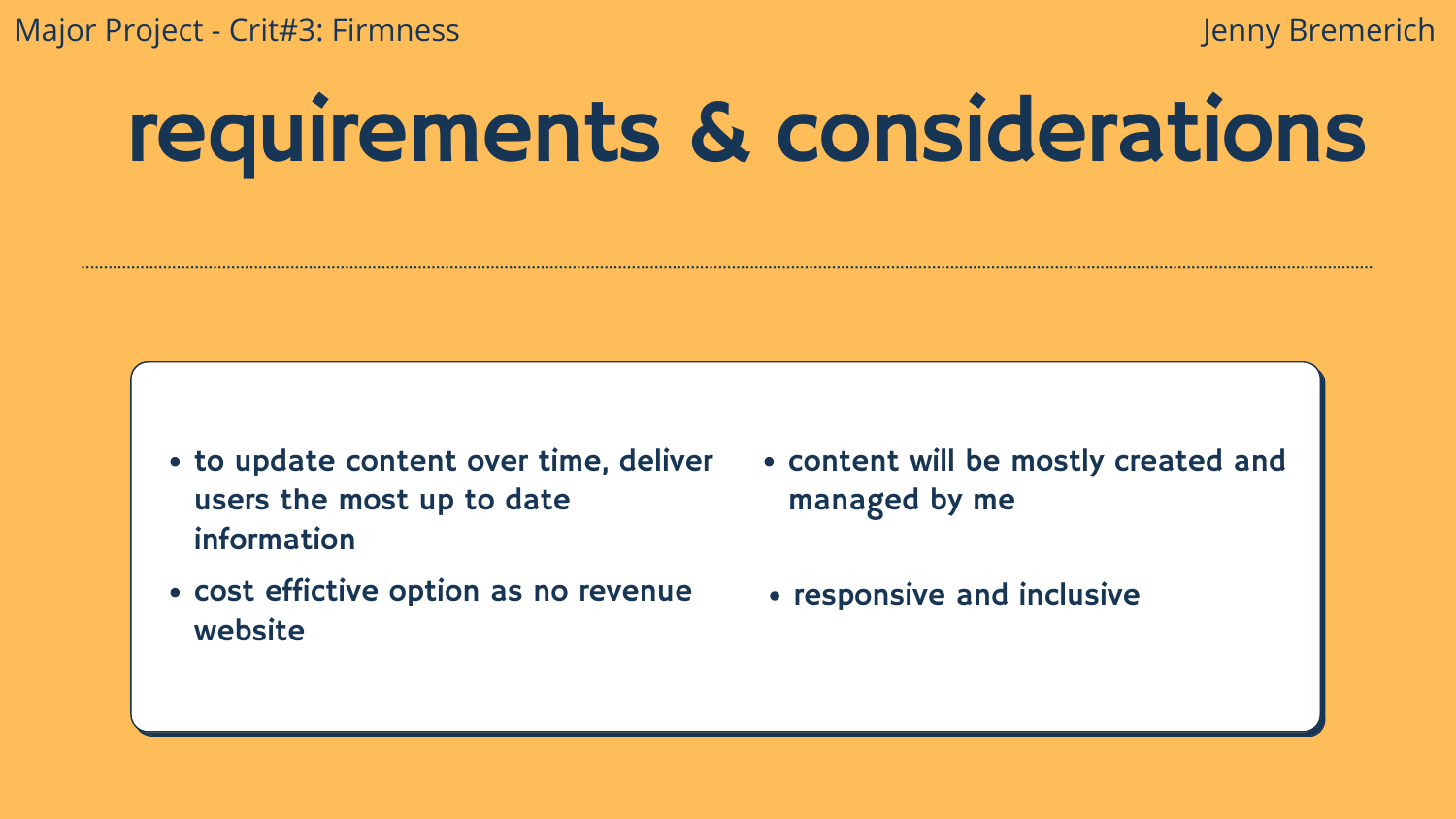## Hosting Platform

- limited bandwidth and storage
- scalability
- wordpress + plugins

#### very familar

## CLOOK

### BLUEHOST

- adapting to a new hosting page
- unlimited bandwidth
- wordpress + plugins

## still undecided on the hosting...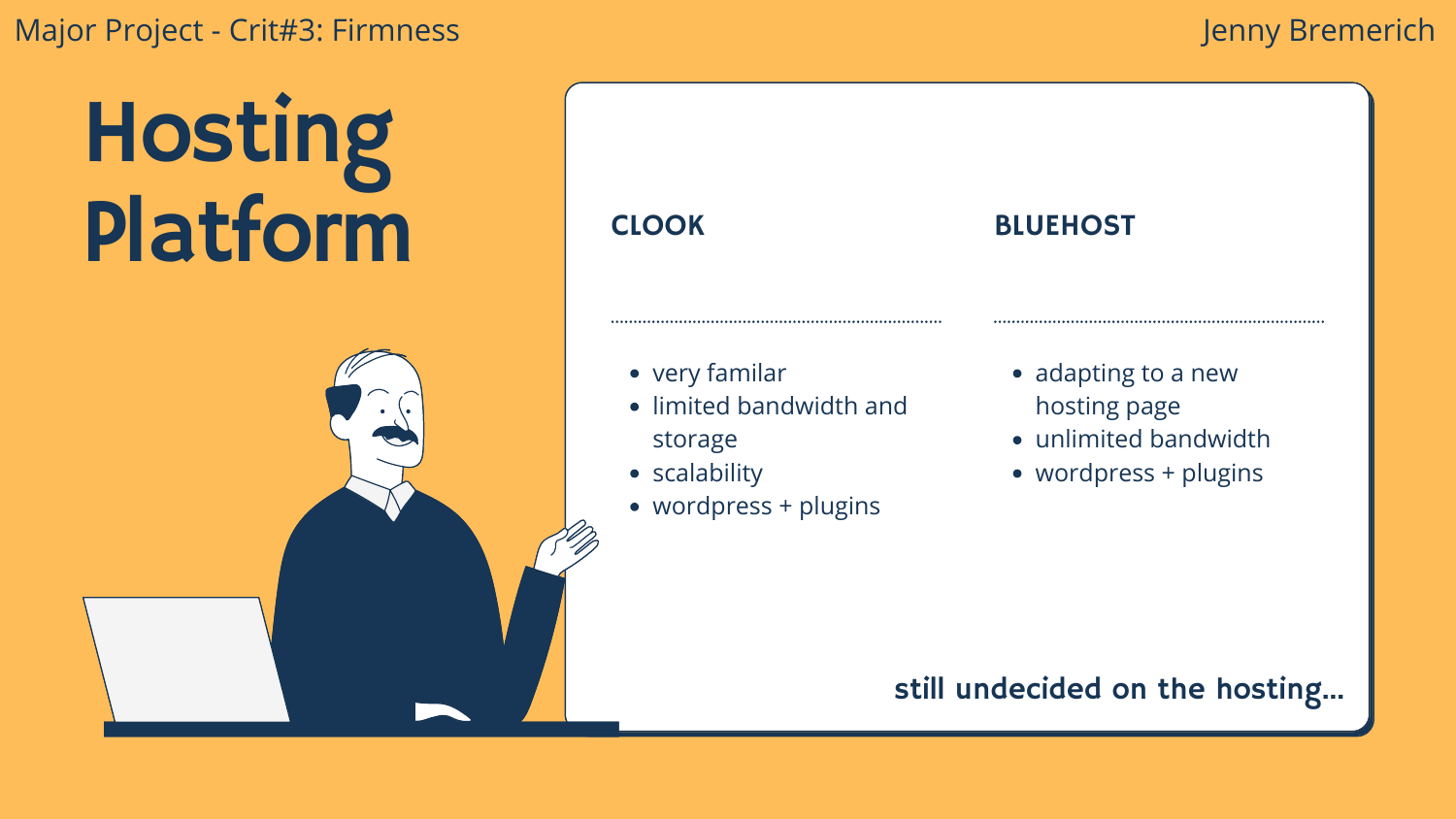#### Front-end

- HTML5
- CSS + CSS Grid
- SVGs
- Media Queries
- BEM + SASS
- JavaScript

• PHP for includes, .htaccess & templates



### **CMS**

Major Project - Crit#3: Firmness and the state of the state of the state of the state of the state of the state of the state of the state of the state of the state of the state of the state of the state of the state of the

# Technologies

#### Server-side

- use CMS for consistent and professional visual
- MySQL and phpMyAdmin OR wordpress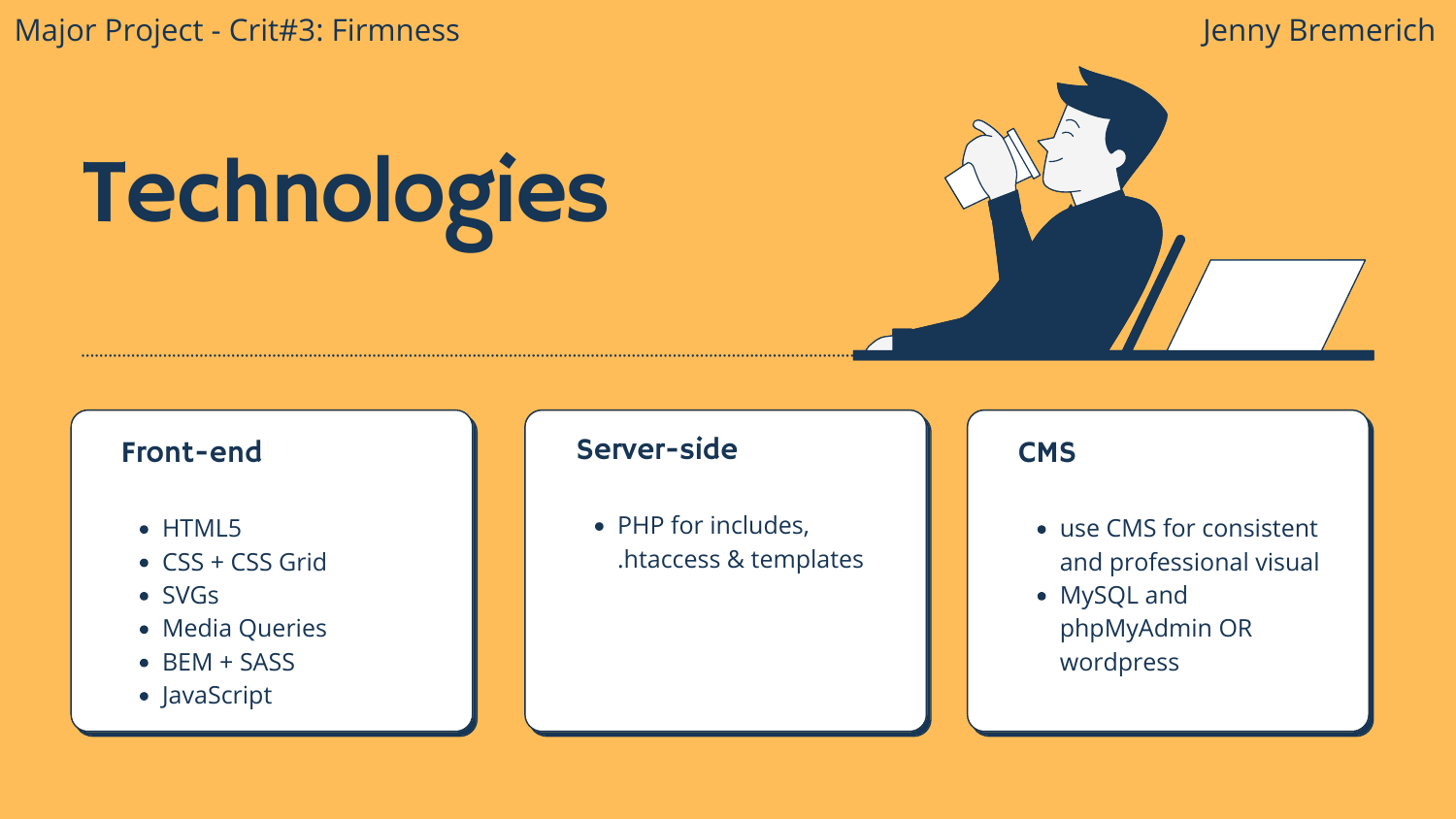# Learning requirements

good understanding of HTML and CSS, will be developing skills further JavaScript would require more learning, will only use it for progressive enhancment

#### HTML, CSS & JavaScript

good first understanding of includes, might take time to perfect, but ones the includes are finished, can be used over and over again

#### **CMS**

## PHP includes

No experience, will have to start from scratch